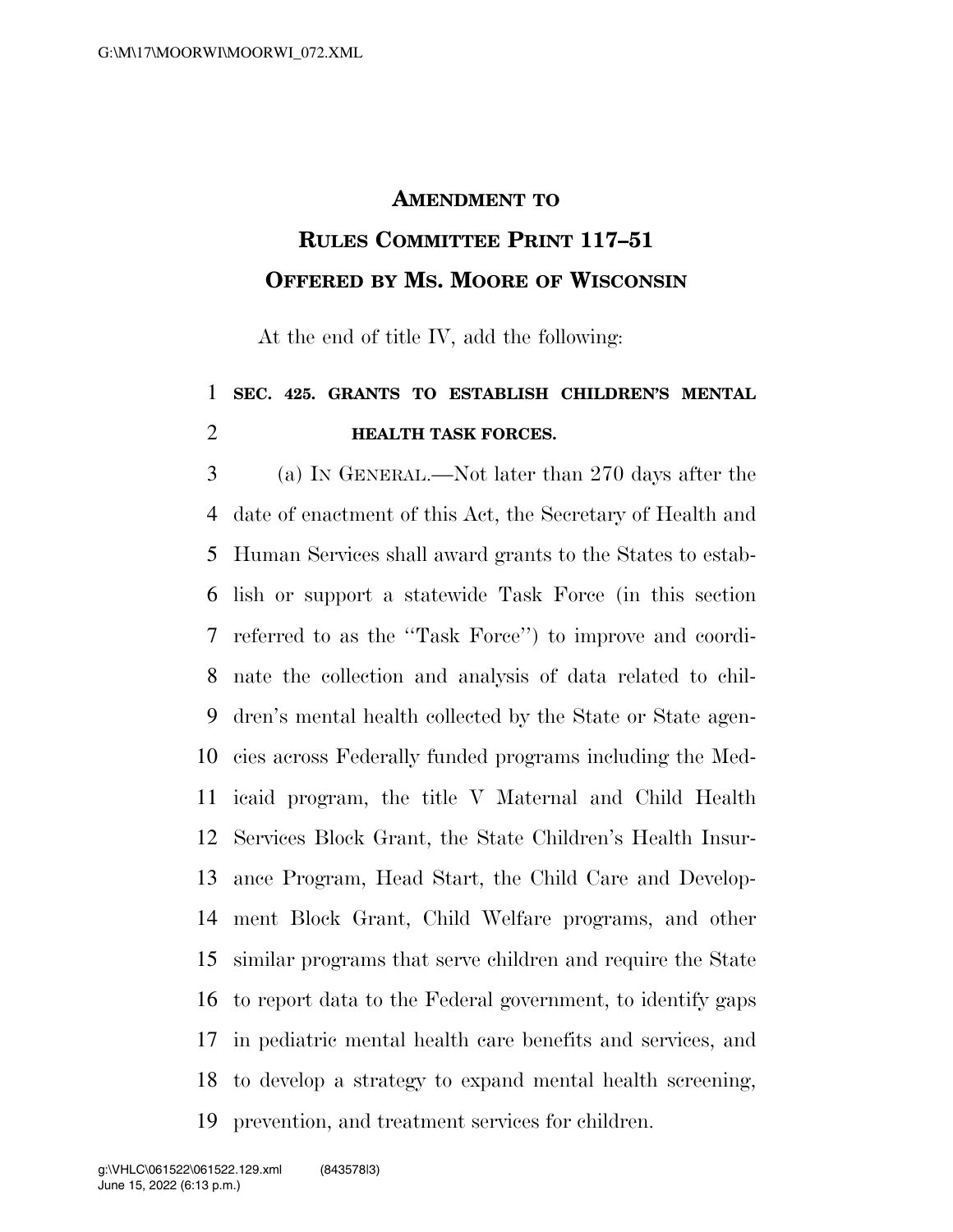| 1              | (b) $APPLICATION. - A State seeking a grant under$        |
|----------------|-----------------------------------------------------------|
| $\overline{2}$ | this section shall submit to the Secretary an application |
| 3              | in such time, in such manner, and containing such infor-  |
| $\overline{4}$ | mation as the Secretary may require.                      |
| 5              | (c) CHILDREN'S MENTAL HEALTH TASK FORCE.-                 |
| 6              | (1) MEMBERSHIP.—A Task Force funded by a                  |
| 7              | grant under this section shall include stakeholders       |
| 8              | representing urban, suburban, tribal, and rural           |
| 9              | areas of the State, and shall include—                    |
| 10             | (A) the State Medicaid director (or des-                  |
| 11             | ignee);                                                   |
| 12             | (B) the Director of the State's title V Ma-               |
| 13             | ternal and Child Health Program (or designee);            |
| 14             | (C) the Director of the State program                     |
| 15             | under title IV-E of the Social Security Act (or           |
| 16             | designee);                                                |
| 17             | (D) Head Start grantees;                                  |
| 18             | (E) recipients of Federal child care and de-              |
| 19             | velopment block grants;                                   |
| 20             | (F) parents who are residents of the State;               |
| 21             | (G) individuals or children who have re-                  |
| 22             | ceived mental health services in the State;               |
| 23             | (H) patient groups in the State that rep-                 |
| 24             | resent individuals or their families who have re-         |
| 25             | ceived mental health services in the State;               |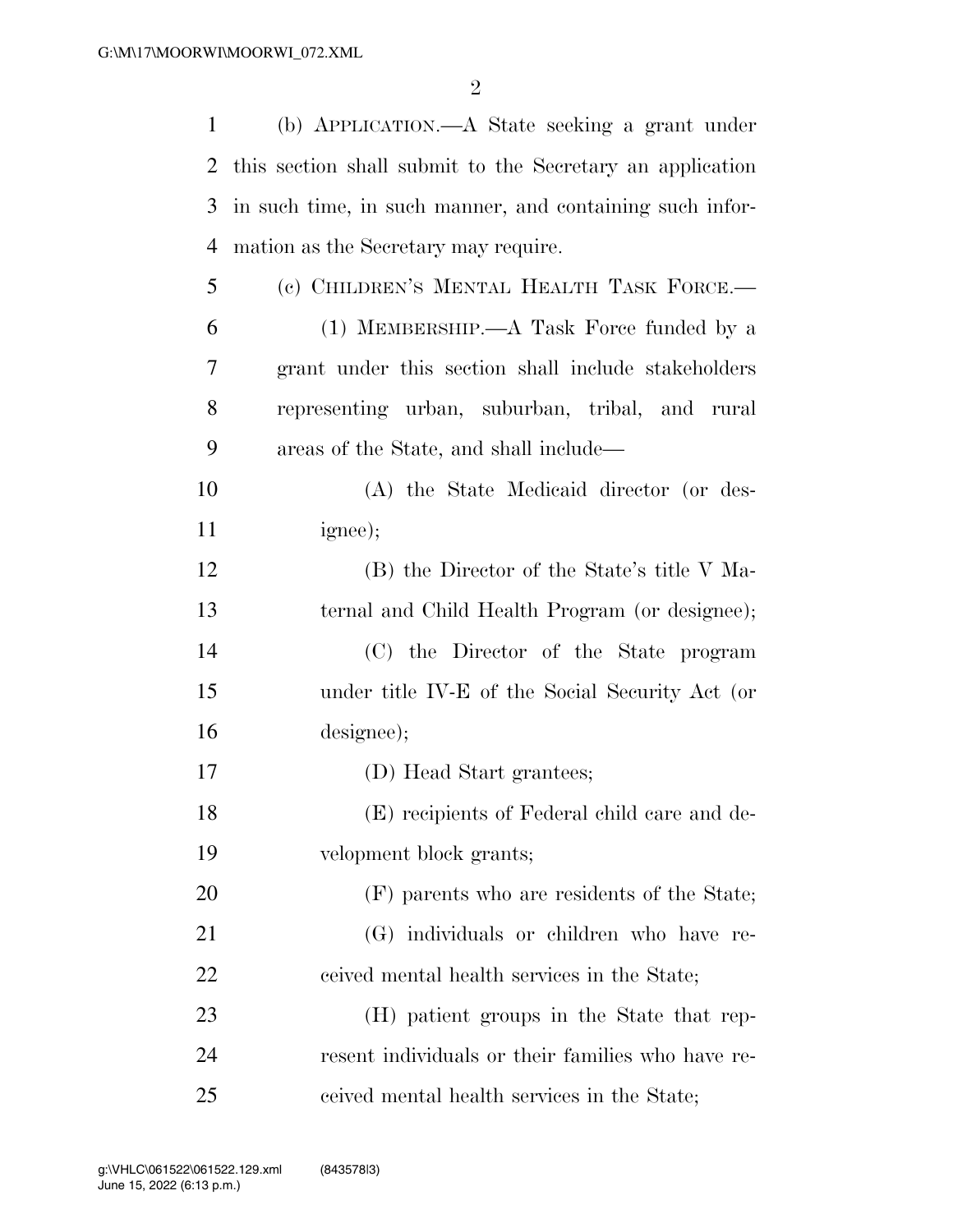| $\mathbf{1}$   | (I) health care providers;                          |
|----------------|-----------------------------------------------------|
| $\overline{2}$ | $(J)$ children's hospitals;                         |
| 3              | (K) health centers (as defined in section           |
| $\overline{4}$ | 330 of the Public Health Service Act (42)           |
| 5              | $U.S.C. 254b$ );                                    |
| 6              | (L) mental health professionals, including          |
| 7              | psychiatrists, clinical social workers, psychiatric |
| 8              | nurse specialists, school counselors, and other     |
| 9              | providers as determined by the Secretary;           |
| 10             | (M) educators and school officials;                 |
| 11             | (N) local public health representatives;            |
| 12             | $(O)$ tribal officials; and                         |
| 13             | (P) other stakeholders as determined by             |
| 14             | the Secretary.                                      |
| 15             | $(2)$ DUTIES.—A Task Force funded by a grant        |
| 16             | under this section shall—                           |
| 17             | (A) identify gaps in pediatric mental               |
| 18             | health services and benefits across the State;      |
| 19             | (B) develop a statewide strategy to help            |
| 20             | expand mental health screening, prevention,         |
| 21             | and treatment services for children to meet         |
| 22             | identified service and health care benefit gaps,    |
| 23             | including better coordination of Federal, State,    |
| 24             | and local resources;                                |